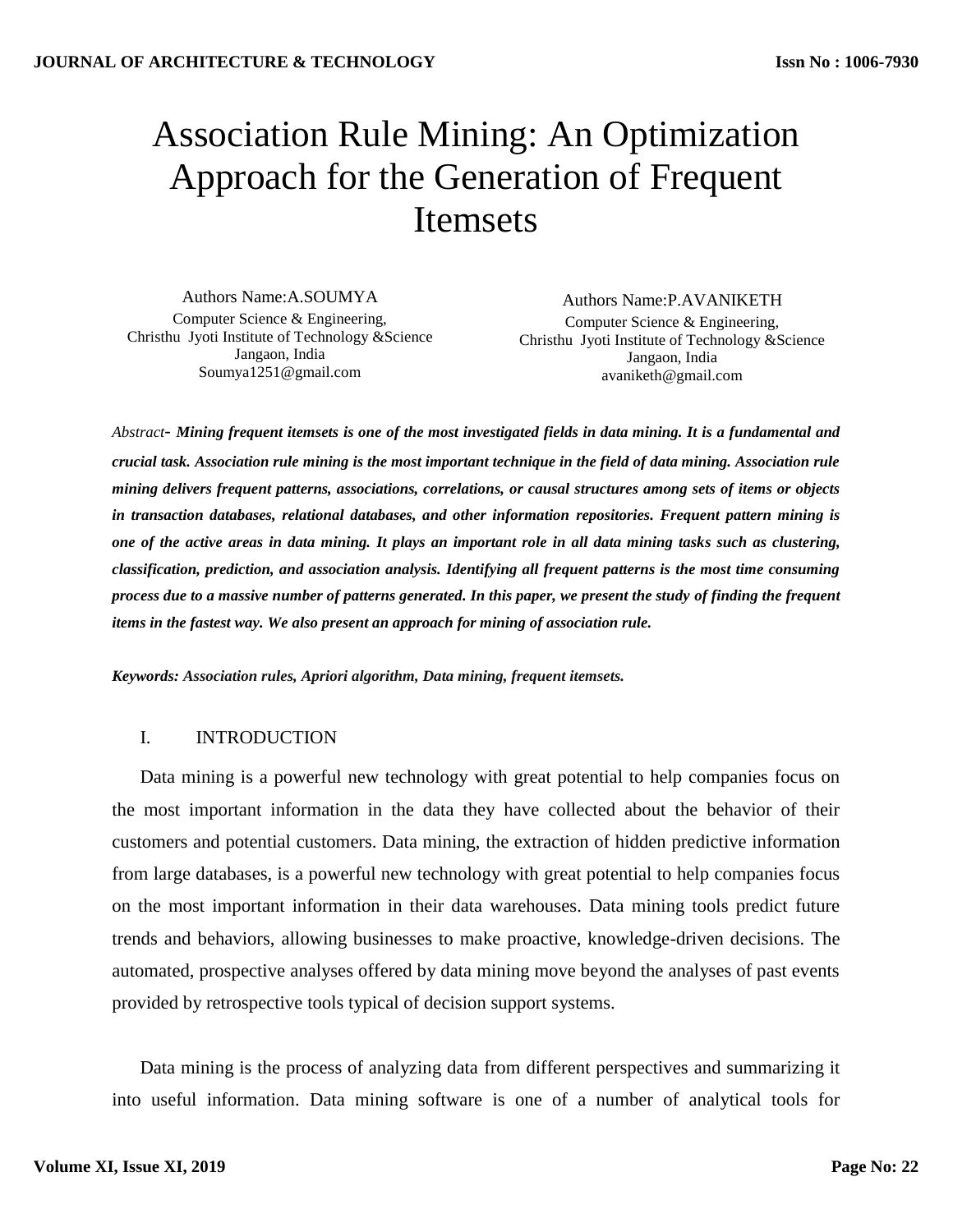analyzing data. Data mining sometimes called data or knowledge discovery. Data mining, also known as knowledge discovery in databases, has been recognized as a new area for database research. The area can be defined as efficiently discovering interesting rules from large collections of data. Technically, data mining is the process of finding correlations or patterns among dozens of fields in large relational databases. Correlation typically is association rules. Association rules are one of the major techniques of data mining. The volume of data is increasing dramatically as the data generated by day-to-day activities. Therefore, mining association rules from massive amount of data in the database is interested for many industries which help in much business can decision making processes, such as cross marketing, Basket data analysis, and promotion assortment. It helps tofind the association relationship among the large number of database items and its most typical application is to find the new useful rules in the sales transaction database, which reflects the customer purchasing behavior patterns, such as the impact on the other goods after buying a certain kind of goods. These rules can be used in many fields, such as customer shopping analysis, additional sales, goods shelves design, storage planning and classifying the users according to the buying patterns, etc. The techniques for discovering association rules from The data have traditionally focused on identifying relationships between items telling some aspect ofHuman behavior, usually buying behavior for determining items that customers buy together. AllRules of this type describe a particular local pattern. The group of association rules can be easily interpreted and communicated.

In data mining, Apriori [1]is a classic algorithm for learning association rules.Apriori is designed to operate on databases containing transactions. In association rule mining,given a set of itemsets, the algorithm attempts to find subsets which are common to at least a minimum numberC of the itemsets. Apriori uses a "bottom up" approach, where frequent subsets are extended one item at a time(a step known as candidate generation), and groups of candidates are tested against the data. The algorithmterminates when no further successful extensions are found.Apriori uses breadth-first search and a tree structure to count candidate item sets efficiently. Itgenerates candidate item sets of length k from item sets of length  $k - 1$ .

The major reasonbehind data mining's great deal of attraction and attention in information industry in recent years, is due to thewide availability of huge amounts of data, and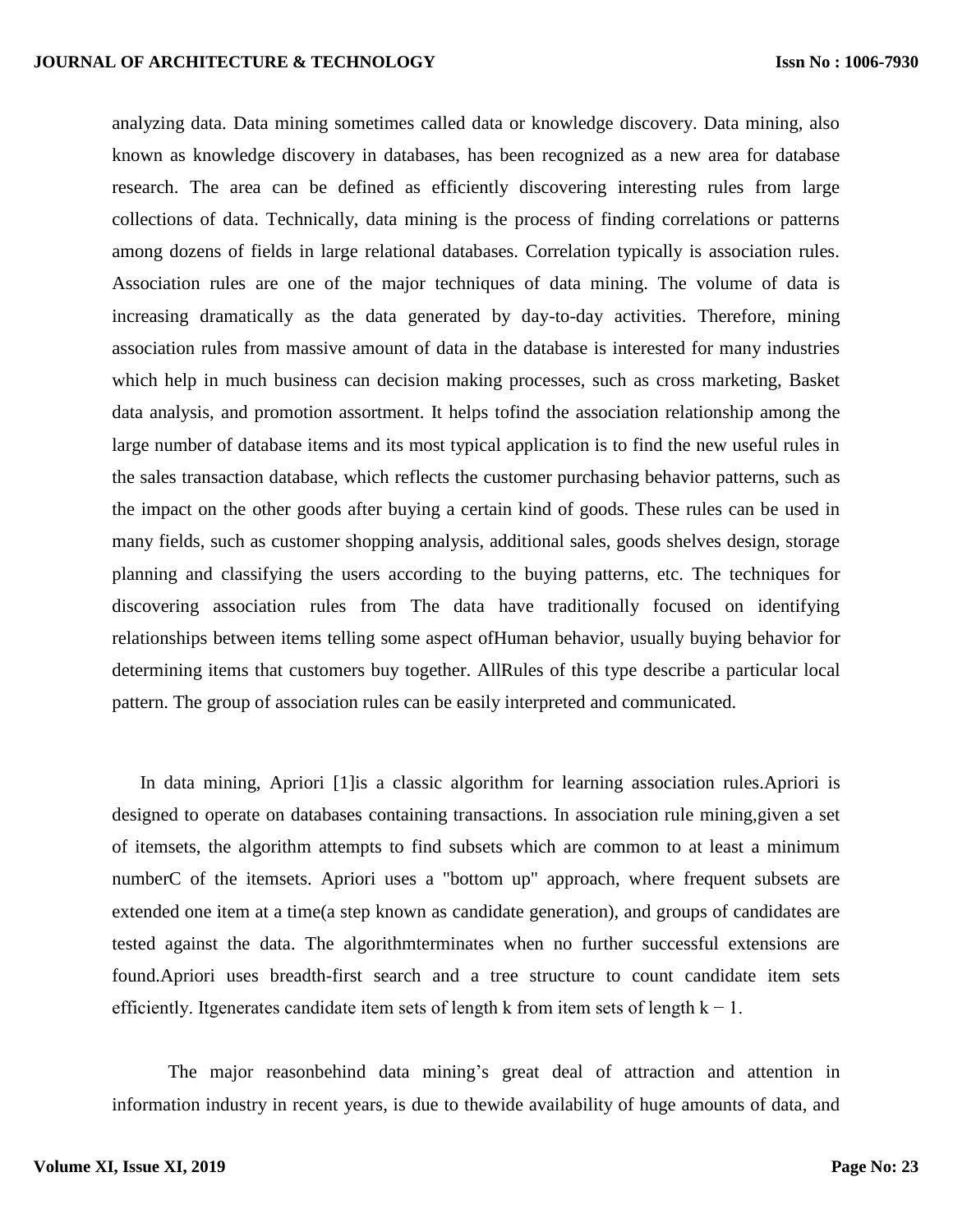the eminent need for turning such data into useful informationand knowledge. The information and knowledge gained can be used for applications ranging from businessmanagement, production control, and market analysis, to engineering design and science exploration [7].Then it prunes the candidates which have an infrequent sub pattern. According to the downward closure lemma,the candidate set contains all frequent k-length item sets. After that, it scans the transaction database todetermine frequent item sets among the candidates.The quest to mine frequent patterns appears in many domains. The prototypical application is marketbasket analysis, i.e., to mine the sets of items that are frequent bought together, at a supermarket by analyzingthe customer shopping carts (the so-called "market baskets"). Once we mine the frequent sets, they allow us toextract association rules among the item sets, where we make some statement about how likely are two sets ofitems to co-occur or to conditionally occur.

## II. ASSOCIATION RULE

An example of an association rule would be "If a customer buys a bread, he is 80% likely to also purchase milk." Given a minimum confidence threshold minconf and a minimum support threshold minsup, the problem is to generate all association rules [4] that have support and confidence greater than the user-specified minimum support and minimum confidence. In the first pass, the support of each individual item is counted, and the large ones are determined. In each subsequent pass, the large itemsets determined in the previous pass is used to generate new itemsets called candidate itemsets. The support of each candidate itemset is counted, and the large ones are determined. This process continues until no new large itemsets are found.In Association Rule mining find rules that will predict theoccurrence of an item based on the occurrence of the otheritems in the transaction. Table shows Market-BasketTransactions

| TID | <i>Items</i>              |
|-----|---------------------------|
|     | Bread, Milk               |
|     | Bread, Diaper, Beer, Eggs |
|     | Milk, Diaper, Beer, Coke  |
|     | Bread, Milk, Diaper, Beer |
|     | Bread, Milk, Diaper, Coke |

Table1. Transaction items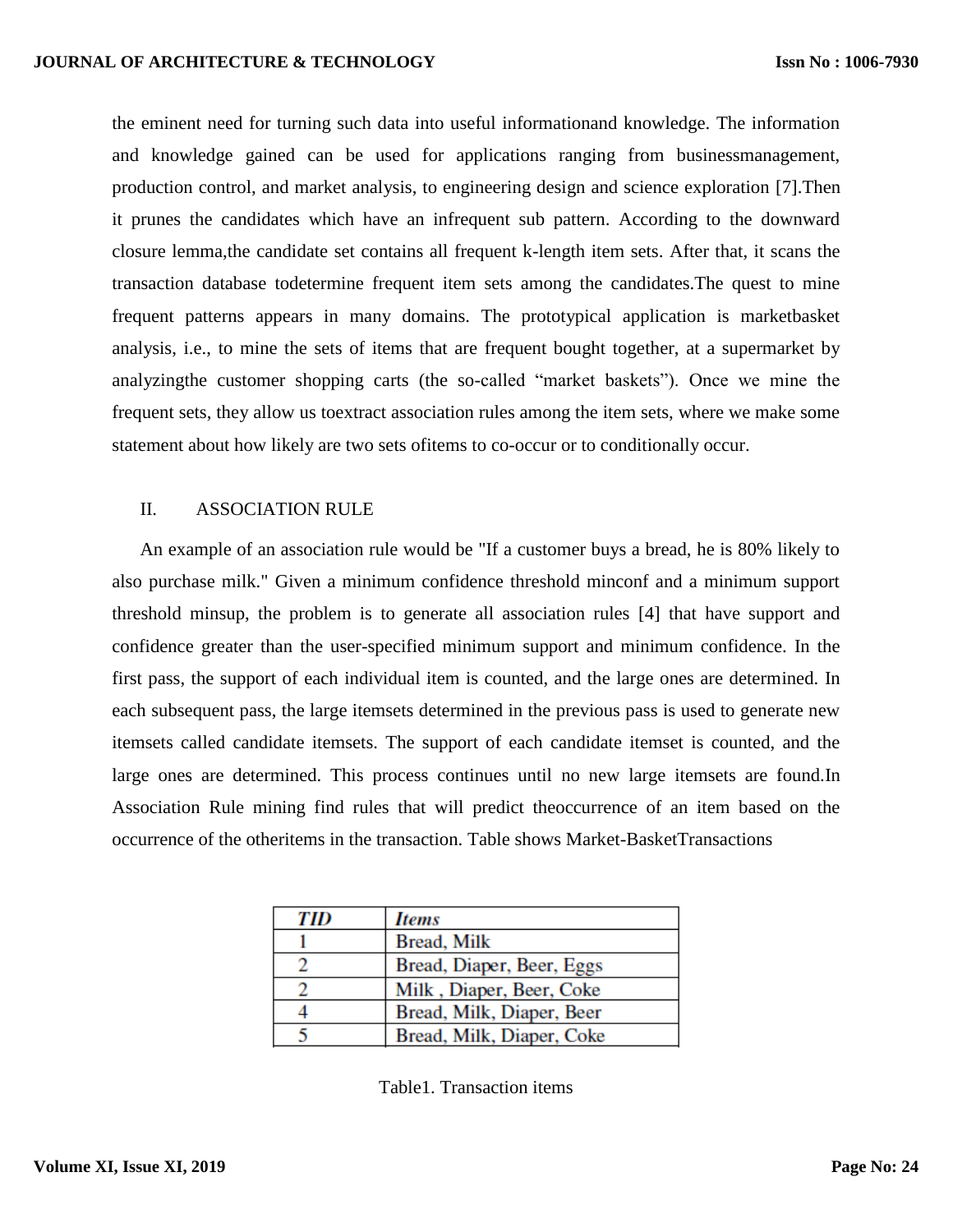Example of Association Rules:

{Diaper} ® {Beer}, {Bread, Milk} ® {Egg, Coke}, {Bread, Beer} ® {Milk}, Implication means co-occurrence, not causality. Associationrule [6] is an implication expression

of the form *X* ®*Y*, where *X*and *Y* are itemsets.

Example: {Milk, Diaper} ® {Beer}

*A) Rule Evaluation*

• **Support (S):** Fraction of transactions that contain both X and Y.

• **Confidence (C):** Measures how often items in Y appear in transactions that contain X.

Example:

 ${Milk, Diaper} \rightarrow {Beer}$  $S = \sigma$  ({Milk, Diaper, Beer}) / [T]  $S = 2/5 S = 0.4$  $C = \sigma$  ({Milk, Diaper, Beer} /  $\sigma$  ({Milk, Diaper}  $S = 2/3 S = 0.67$ 

• **Itemset:** A collection of one or more items. Example{Milk, Diaper, Beer}.K-itemset that containsk-items.

• **Frequent Itemset:** An itemset whose support isgreater than or equal to a min\_sup threshold. Inassociation rule mining task from a set oftransactions T, the goal of association rule mining isto find all rules having Support >= min\_supthreshold and Confidence>= min\_conf threshold. *There are two phases in the problem of data mining association rules.*

1. Find all frequent itemsets: i.e. all itemsets that have support s above a predetermined minimumthreshold.

2. Generate strong association rules from the frequent itemsets: these association rules must have confidence c above a predetermined minimum threshold.

After the large item sets are identified, the corresponding association rules can be derived in arelatively straightforward manner. Thus the overall Performance of mining association rules is determined primarily by the first step. Efficient counting of large itemsets is thus the focus of most association rules mining algorithms [3].

## III. APRIORI ALGORITHM:MINING FREQUENT ITEMSETS

Apriori algorithm is the most classical and important algorithm for mining frequent itemsets, proposed byR.Agrawal and R.Srikant in 1994 [2]. Apriori is used to find all frequent itemsets in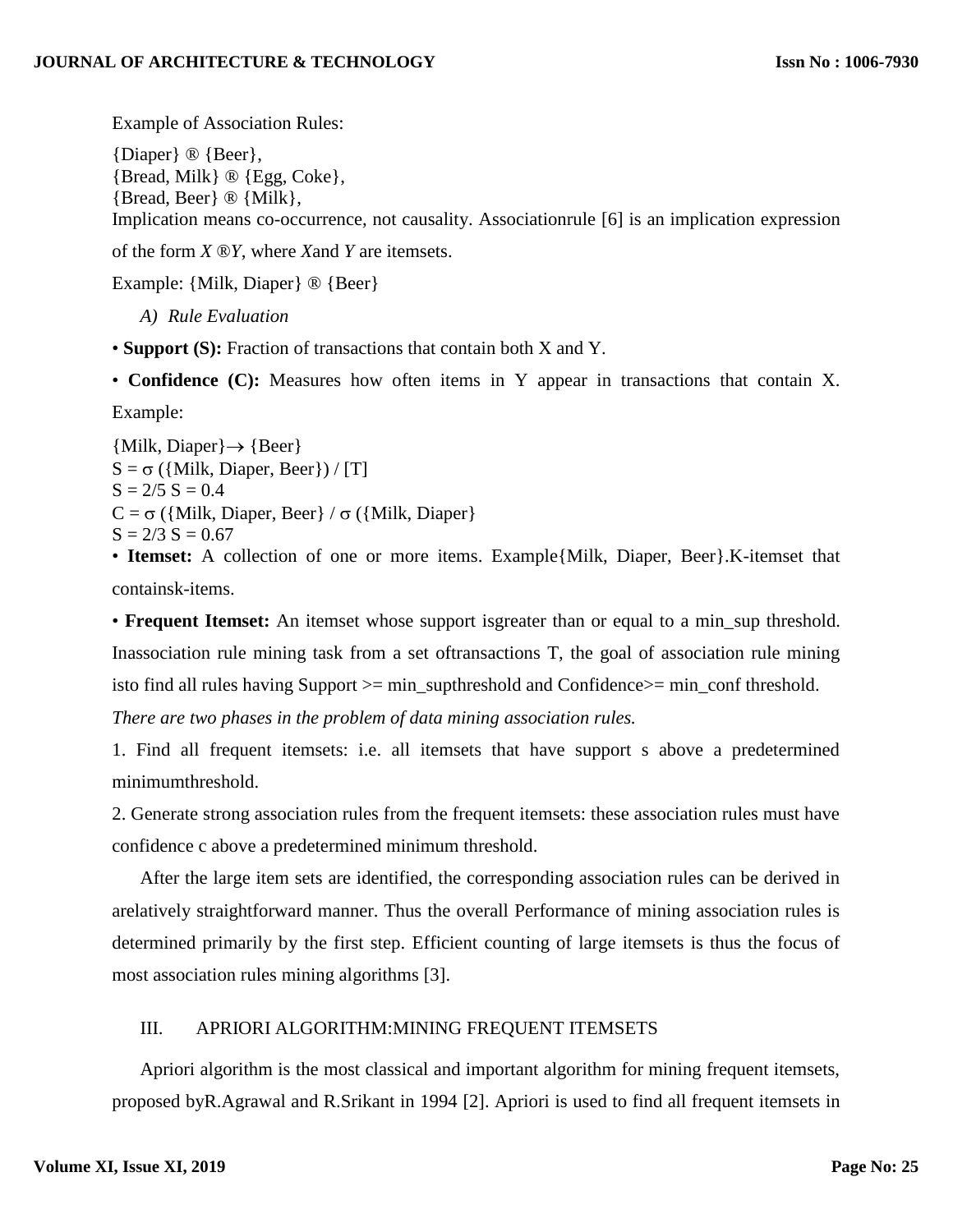a given database DB. The key idea of Apriori algorithm is to make multiple passes over the database. It employs an iterative approach known as a breadth-first search (level-wise search) through the search space, where k-itemsets are used to explore  $(k+1)$ -itemsets. The working of Apriori algorithm is fairly depends upon the Apriori property which states that" All nonempty subsets of a frequent itemsets must be frequent". It also described the anti-monotonic property which says if the system cannot pass the minimum support test, all its supersets will fail to pass the test. Therefore if the one set is infrequent then all its supersets are also frequent and vice versa. This property is used to prune the infrequent candidate elements. In the beginning, the set of frequent 1-itemsets is found. The set of that contains one item, which satisfy the support threshold, is denoted by L. In each subsequent pass, we begin with a seed set of itemsets found to be large in the previous pass. This seed set is used for generating new potentially large itemsets, called candidate itemsets, and count the actual support for these candidate itemsets during the pass over the data. At the end of the pass, we determine which of the candidate itemsets are actually large (frequent), and they become the seed for the next pass. Therefore, L is used to find L!, the set of frequent 2-itemsets, which is used to find L , and so on, until no more frequent kitemsets can befound. The basic steps to mine the frequent elements are a follows: ·

• **Generate and test:** In this first find the 1-itemset frequent elements L by scanning the database andremoving all those elements from C which cannot satisfy the minimum support criteria.

• **Join step:** To attain the next level elements Ck join the previous frequent elements by self-join i.e. Lk-1\*Lk-1 known as Cartesian product of Lk-1 . I.e. This step generates new candidate kitemsets based onjoining Lk-1 with itself which is found in the previous iteration. Let Ck denote candidate k-itemset and Lk be the frequent k-itemset.

• **Prune step**: Ck is the superset of Lk so members of Ck may or may not be frequent but all K ' 1 frequentitemsets are included in Ck thus prunes the Ck to find K frequent itemsets with the help of Aprioriproperty. I.e. This step eliminates some of the candidate k-itemsets using the Apriori property Ascan of the database to determine the count of each candidate in Ck would result in the determination ofLk (i.e., all candidates having a count no less than the minimum support count are frequent bydefinition, and therefore belong to Lk). Ck, however, can be huge, and so this could involve gravecomputation. To shrink the size of Ck, the Apriori property is used as follows. Any (k-1)-itemset that isnot frequent cannot be a subset of a frequent k-itemset. Hence, if any (k-1)-subset of candidatek-itemset is not in Lk-1 then the candidate cannot be